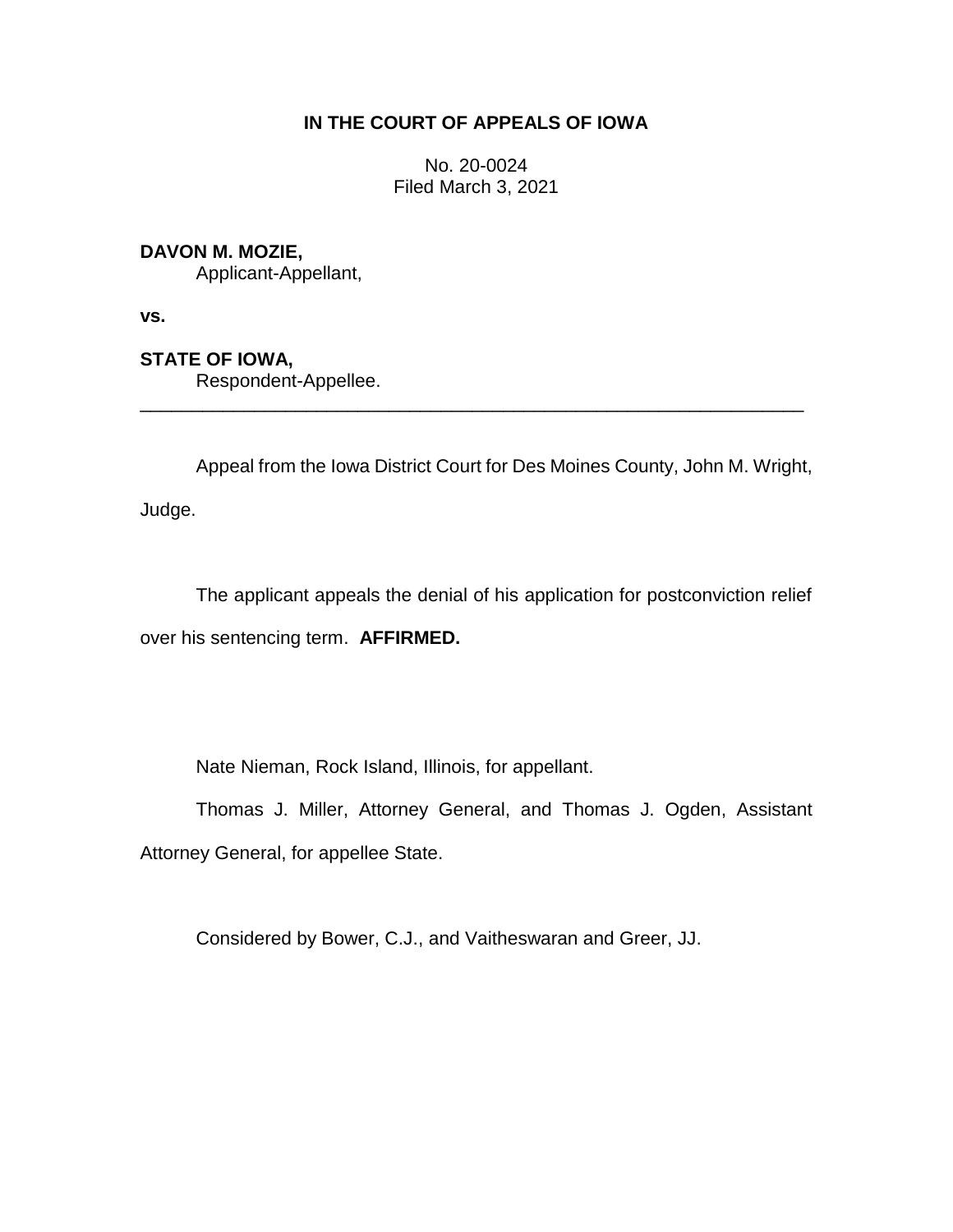### **GREER, Judge.**

Davon Mozie appeals the denial of his application for postconviction relief (PCR). He claims his right to be free from cruel and unusual punishment was infringed because he was subject to mandatory minimum sentencing for a crime he committed at the age of nineteen. We affirm the denial of his PCR application.

### **Background Facts.**

In 2016, as a nineteen year old, Mozie robbed several gas stations, brandishing a gun to intimidate the employees and access cash. Mozie eventually pled guilty to two counts of second-degree robbery, in violation of Iowa Code section  $711.3$  (2016).<sup>1</sup> Subject to mandatory-minimum conditions, he was sentenced to a term not to exceed ten years in prison. In 2019, Mozie applied for PCR arguing his sentence amounted to cruel and unusual punishment. The district court denied Mozie's application. He appeals.

#### **Standard of Review.**

 $\overline{a}$ 

We may review a challenge that a sentence is illegal at any time. *State v. Lyle*, 854 N.W.2d 378, 382 (Iowa 2014); *see also* Iowa R. Crim. P. 2.24(5)(a). Though rulings on PCR are usually reviewed for correction of errors at law, when an applicant asserts a constitutional claim as the basis for relief, we review that claim de novo. *Ledezma v. State*, 626 N.W.2d 134, 141 (Iowa 2001).

 $1$  Under the plea agreement, the parties made a joint sentencing recommendation that Mozie serve a mandatory minimum of fifty percent of his sentence rather than seventy percent.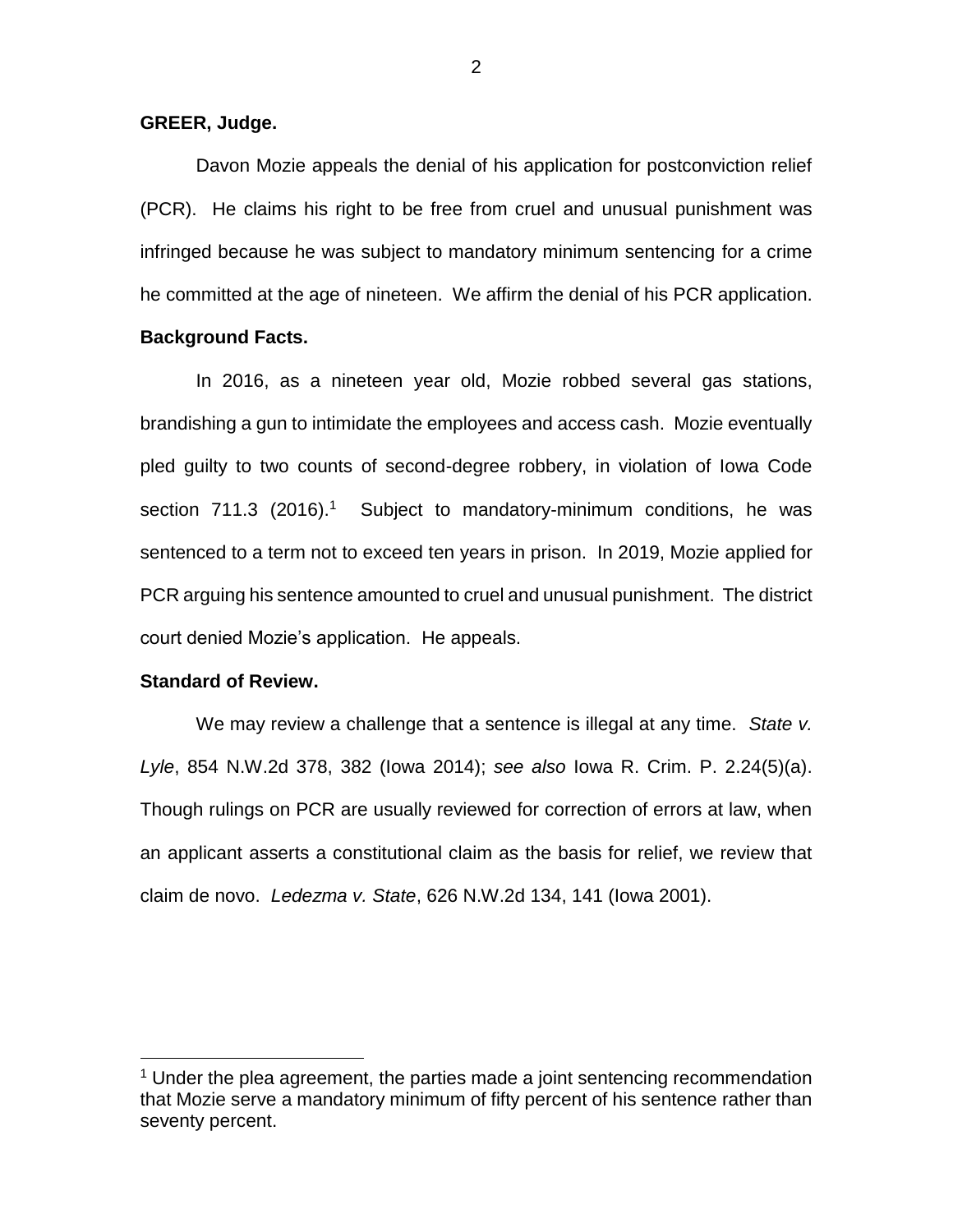### **Cruel and Unusual Punishment.**

 $\overline{a}$ 

Mozie challenges the denial of his PCR application, championing his right to be free from cruel and unusual punishment. He argues this right was violated under both the Eighth Amendment to the United States Constitution and article I, section 17 of the Iowa Constitution.

By arguing his constitutional rights were violated, Mozie asks us to extend the application of our supreme court's ruling in *Lyle* to young adult criminal offenders. *See Lyle*, 854 N.W.2d at 378. On many occasions, this court has been asked to extend the holding of *Lyle* and has refused to do so.<sup>2</sup> But Mozie argues that the *Lyle* court, by using the term "youthful" (rather than "juvenile") left the door open for the holding to be extended to young adults. Our supreme court held in *Lyle* that "all mandatory minimum sentences of imprisonment for youthful offenders are unconstitutional under the cruel and unusual punishment clause in article I, section 17 of our constitution." 854 N.W.2d at 400. This argument is quickly dispelled when *Lyle* is read in its entirety because *Lyle* confirms the holding has "no application to sentencing laws affecting adult offenders." 854 N.W.2d at 403. "[T]he line between being a juvenile and an adult was drawn for cruel and unusual punishment purposes at eighteen years of age." *State v. Seats*, 865 N.W.2d 545, 556 (Iowa 2015) (discussing *Roper v. Simmons*, 543 U.S. 551, 574 (2005)). Thus, the *Lyle* court, and those cases following, are clear that the door was not left open for *Lyle* to be extended to young adults.

3

<sup>2</sup> *See, e.g.*, *State v. McClain*, No. 19-0209, 2020 WL 824144, at \*1-2 (Iowa Ct. App. Feb. 19, 2020) (collecting cases where the Iowa Court of Appeals declined to extend the reasoning of *Lyle* to an adult offender), *further review denied* (April 16, 2020).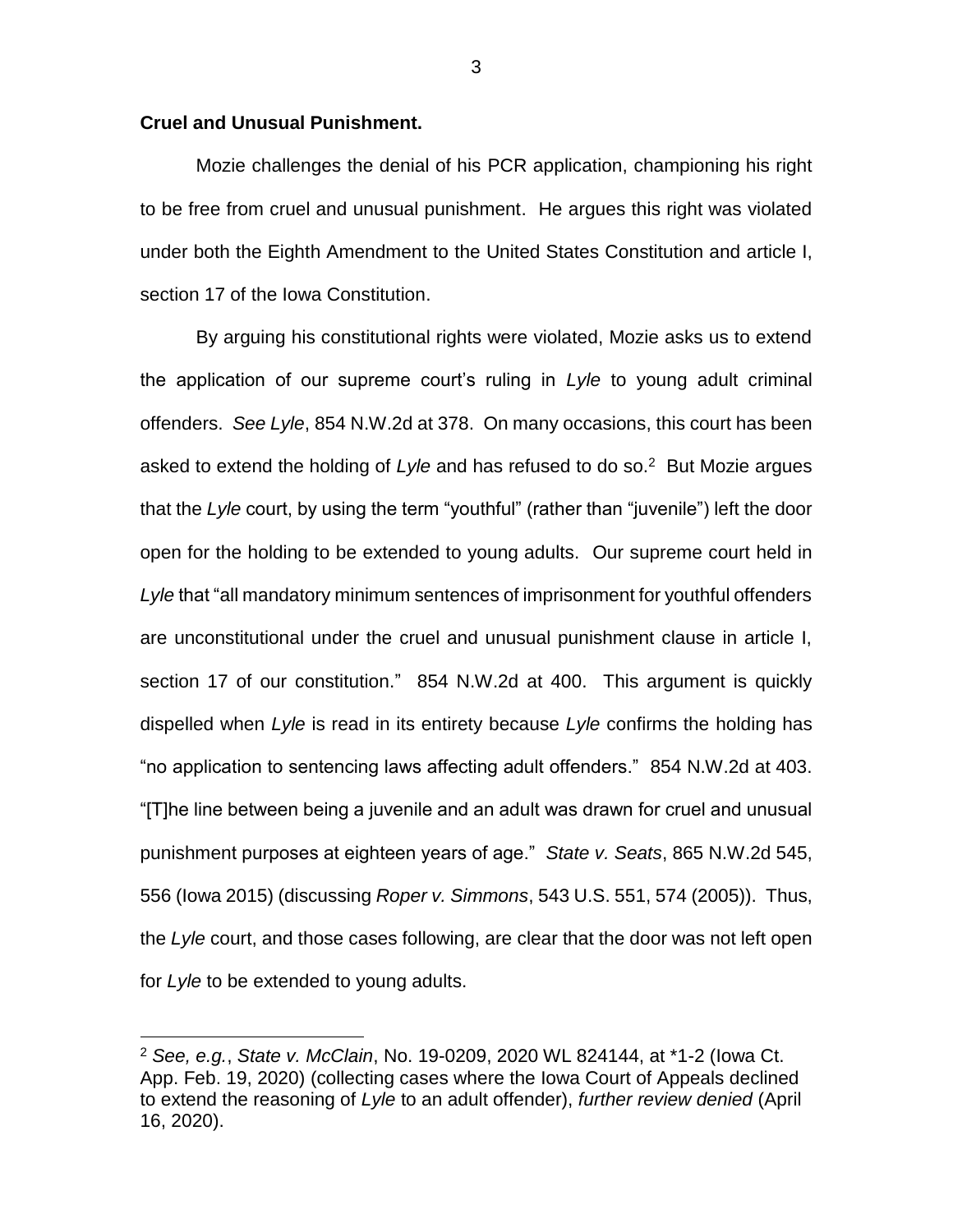Still, Mozie draws our attention to an Illinois appellate decision. *See People v. House*, 142 N.E.3d 756, 774 (Ill. App. Ct. 2019). In *House*, the Illinois court found that a nineteen year old's mandatory life sentence "shock[ed] the moral sense of the community" and was unconstitutional under the Illinois state constitution.<sup>3</sup> *Id*. And it is true, that *Lyle* analyzed sentencing concerns over juvenile offenders in a number of jurisdictions across the nation. But, *our* court has not strayed from *Lyle* even in cases with reasoning similar to that in *House. See McClain*, 2020 WL 824144, at \*1-2 (refusing to extend *Lyle* to an eighteen-yearold subject to a mandatory minimum sentence for second-degree robbery); *Kimpton v. State*, No. 15-2061, 2017 WL 108303, at \*2 (Iowa Ct. App. Jan. 11, 2017) (finding mandatory-minimum aspect of twenty-two-year-old's sentence was not cruel and unusual punishment under *Lyle*). We find the reasoning of *House* unpersuasive.

As a final Hail Mary,<sup>4</sup> Mozie advocates for a pliable analysis where district courts consider youthful characteristics in all young adults for sentencing decisions. Mozie suggests district courts be afforded a *Miller* opportunity to consider mitigating circumstances impacting a youthful offender, including young adults, rather than simply imposing the mandatory-minimum sentence. *See Miller*

 $\overline{a}$ 

<sup>3</sup> Further, it is not final whether *House* will remain good law in Illinois, as the Illinois Supreme Court has granted the State leave to appeal. *See People v. House*, 435 Ill. Dec. 673 (Ill. 2020). And one court outside of the state declined to follow its reasoning. *State v. Barnett*, 598 S.W.3d 127, 132 n.3 (Mo. 2020).

<sup>&</sup>lt;sup>4</sup> A Hail Mary pass is a long forward pass made in a last-ditch effort to score.